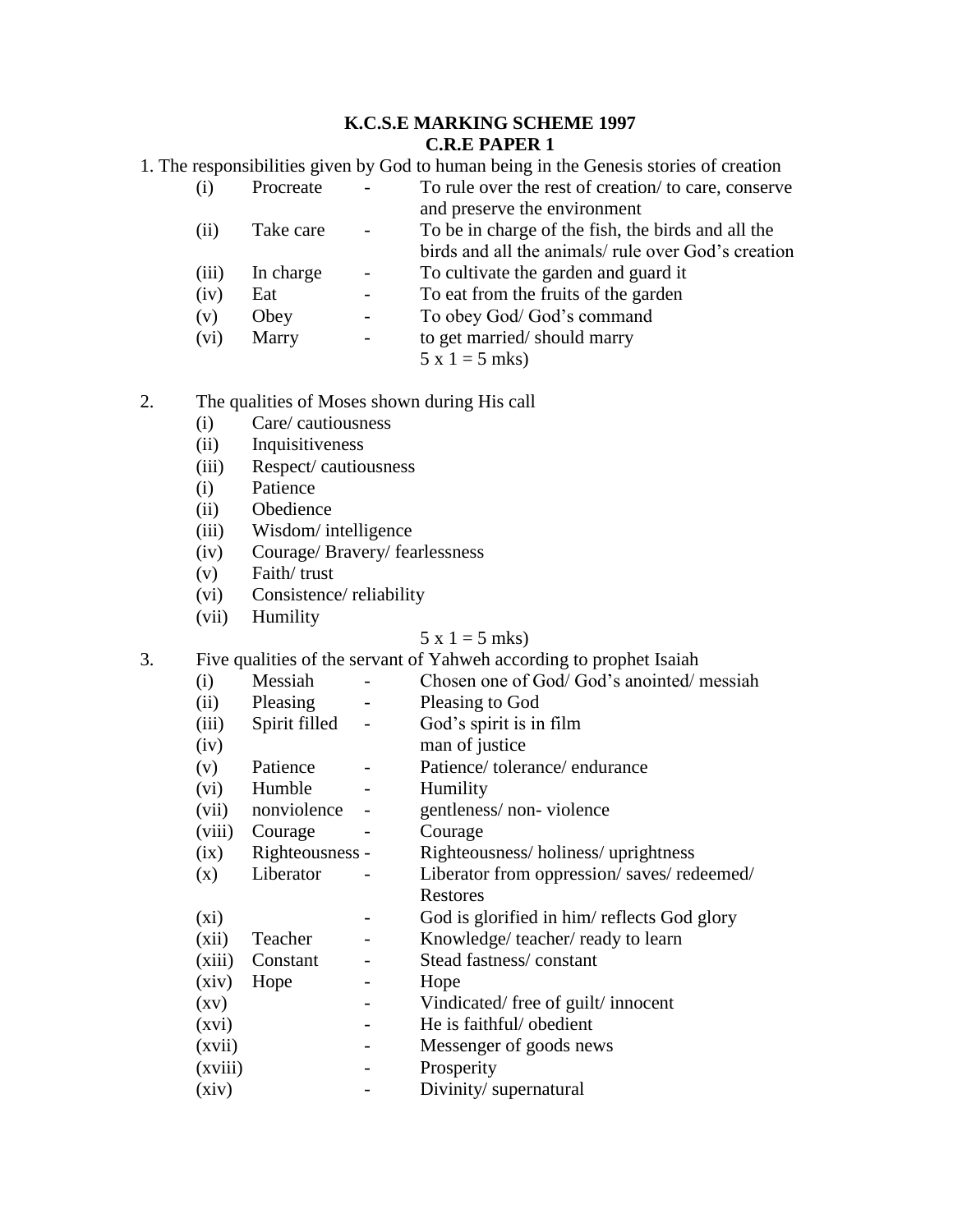| $\left( xy\right)$ | Power/almightiness |
|--------------------|--------------------|
|                    | $5 x 1 = 5$ mks)   |

4. Factors which led to the division of the kingdom of Israel

| (i)     | Foreign wives                                                                  |  | Solomon had married many foreign<br>princesses who bought high places (idols) with |  |  |  |  |
|---------|--------------------------------------------------------------------------------|--|------------------------------------------------------------------------------------|--|--|--|--|
|         |                                                                                |  | them the worship of foreign gods to Israel.                                        |  |  |  |  |
| (ii)    | Sol. Worship (idols) -                                                         |  | Solomon not only allowed his foreigners                                            |  |  |  |  |
|         |                                                                                |  | wives to worship their gods but also built high                                    |  |  |  |  |
|         |                                                                                |  | places of worship where his wives worshipped                                       |  |  |  |  |
|         |                                                                                |  | their gods. This displeased God.                                                   |  |  |  |  |
| (iii)   |                                                                                |  | Solomon broke the covenant with God by                                             |  |  |  |  |
|         |                                                                                |  | disobeying his commands not to worship                                             |  |  |  |  |
|         |                                                                                |  | foreign gods. $(1 \text{ kings } 11: 9-10)$                                        |  |  |  |  |
| (iv)    | Over taxation                                                                  |  | In order to support his harem of wives and                                         |  |  |  |  |
|         |                                                                                |  | court officials, Solomon needed a lot of money                                     |  |  |  |  |
|         |                                                                                |  | and this he got by overtaxing his subjects. This                                   |  |  |  |  |
|         |                                                                                |  | was oppression.                                                                    |  |  |  |  |
| (v)     | Forced labour                                                                  |  | Solomon spent years and a lot of resources                                         |  |  |  |  |
|         |                                                                                |  | building his own palace and the temple, projects                                   |  |  |  |  |
|         |                                                                                |  | made him introduce forced labour in Israel.                                        |  |  |  |  |
| (vi)    | Kingdom divided redness of Jeroboam                                            |  |                                                                                    |  |  |  |  |
|         |                                                                                |  | The over-taxation and forced labour made the Israelites                            |  |  |  |  |
|         |                                                                                |  | dissatisfied with Solomon's rules. The dissatisfaction among                       |  |  |  |  |
|         |                                                                                |  | the Israelites found a spokesman in Jeroboam.                                      |  |  |  |  |
| (vii)   |                                                                                |  | After Solon's death his son Rehoboam succeeded him/rejection of the                |  |  |  |  |
|         | advice from the old men                                                        |  |                                                                                    |  |  |  |  |
| (viii)  | Jeroboam led a delegation of Israelites elders to Rehoboam to ask him to       |  |                                                                                    |  |  |  |  |
|         | rule them less harshly than his father Solomon. The bitterness of the Northern |  |                                                                                    |  |  |  |  |
|         | Kingdom led to the rebellion.                                                  |  |                                                                                    |  |  |  |  |
| (ix)    | Rehoboam rejected the counsel of the elders who advised him to tell the        |  |                                                                                    |  |  |  |  |
|         | delegation that he would rule them less harshly than Solomon.                  |  |                                                                                    |  |  |  |  |
|         |                                                                                |  | The bitterness of the Northern Kingdom led to the rebellion                        |  |  |  |  |
| (x)     | He listened to the young men who told him to tell the delegation that he       |  |                                                                                    |  |  |  |  |
|         |                                                                                |  | would rule them more harshly than his father cared for him/Rehoboam                |  |  |  |  |
|         | listened                                                                       |  |                                                                                    |  |  |  |  |
|         |                                                                                |  | The readiness of Jeroboam to lead a rebellion/encouragement from prophet           |  |  |  |  |
|         | Elijah to lead the rebellion North                                             |  |                                                                                    |  |  |  |  |
| $(x_i)$ |                                                                                |  | When Rehoboam told the delegation that his rule would be harsher than his          |  |  |  |  |
|         |                                                                                |  | father' they were so angered and the ten northern tribes of Israel rejected him    |  |  |  |  |
|         | as King and rebelled against him.                                              |  |                                                                                    |  |  |  |  |
| (viii)  |                                                                                |  | The rebellious tribes chose Jeroboam as their king and only the two southern       |  |  |  |  |
|         | tribes of Judah and Benjamin remained under the Kingship of Rehoboam. The      |  |                                                                                    |  |  |  |  |
|         |                                                                                |  | redness of Jeroboam to lead rebellious tribes/encouragement of Prophet             |  |  |  |  |
|         | Elijah to lead rebellion tribe.                                                |  |                                                                                    |  |  |  |  |
|         |                                                                                |  |                                                                                    |  |  |  |  |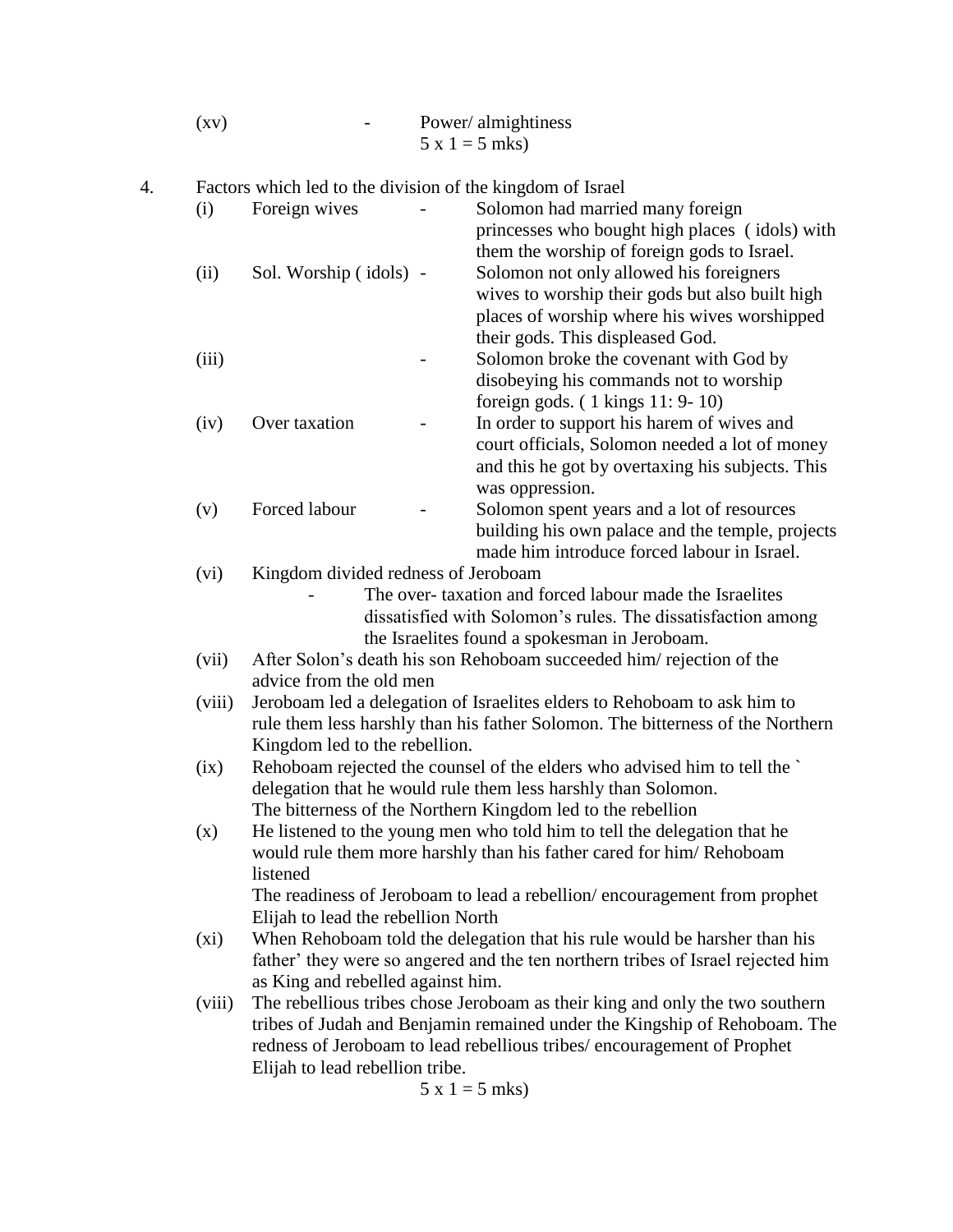## 5. The Teachings of John the Baptist about Jesus Christ

- (i) Jesus is great/ famous/ greater than John
- (ii) Jesus will bring God's Salvation/ saviour/ save humanity from sin
- (iii) He will proclaim judgment
- (iv) He will punish sinners and reward he righteous/ believers/ give eternal life to those who believe in him
- (v) Jesus is the Messiah/ Christ/ God's anointed
- (vi) Jesus is the lamb of God who takes away the sins of the world/ Jesus will die for the sin of humanity/ save humanity from sin
- (vii) Jesus will lead the new community of believers ( Bridegroom)
- (viii) Jesus was sent by God / He is from God/ God's messenger/ son of God
- (ix) Jesus is loved by God / God has given Jesus everything/ believed of God
- (x) Jesus will be filled with the Holy Spirit

## $5 x 1 = 5$  mks)

- 6. (a) Lessons about Jesus Mission from the incident when a woman caught in Adultery was brought to him.
	- (i) Jesus mission was to teach/ Preach the good news
	- (ii) Jesus mission was to justify/ fulfill the Law of Moses/ to fulfill the Law of the prophets.
	- (iii) Jesus' mission was to and for all people/ universal/ for all nations/ Jesus/ Mission did not discriminate against any group of people / it was fair to all
	- (iv) Jesus did not come to judge/ condemn sinners but to save them
	- (v) Jesus mission was to seek and save the lost
	- (vi) Jesus mission was to challenge the Jewish leaders in their attitudes/ their hypocrisy/ their interpretation of the law
	- (vii) Jesus was going to experience problems/ difficulties/ temptations in his mission
	- (viii) Jesus does not condone sin although he forgives the sinner

 $5 x 1 = 5$  mks)

- 7. Christians teachings about the Lord's Supper
	- (i) The Lord's Supper was inaugurated by Jesus
	- (ii) It is celebrated Jesus death and resurrection/ memorial of crucified and risen Christ ( Anamnesis).
	- (iii) The Lord's supper is a gift from the lord
	- (iv) It is a sacrifice of praise and thanks giving
	- (v) It is the Church's effective proclamation of God's mighty acts and promises
	- (vi) It is a sign of the unity of the church/ believers
	- (vii) It is the new Paschal meal of the church/ the meal of the new covenant which Christ gave to his disciple
	- (viii) It is a sacramental meal which by visible signs communities God's love in Jesus Christ / sacrament of Christ real presence
	- (ix) The bread is a symbol of the body of Christ which was crucified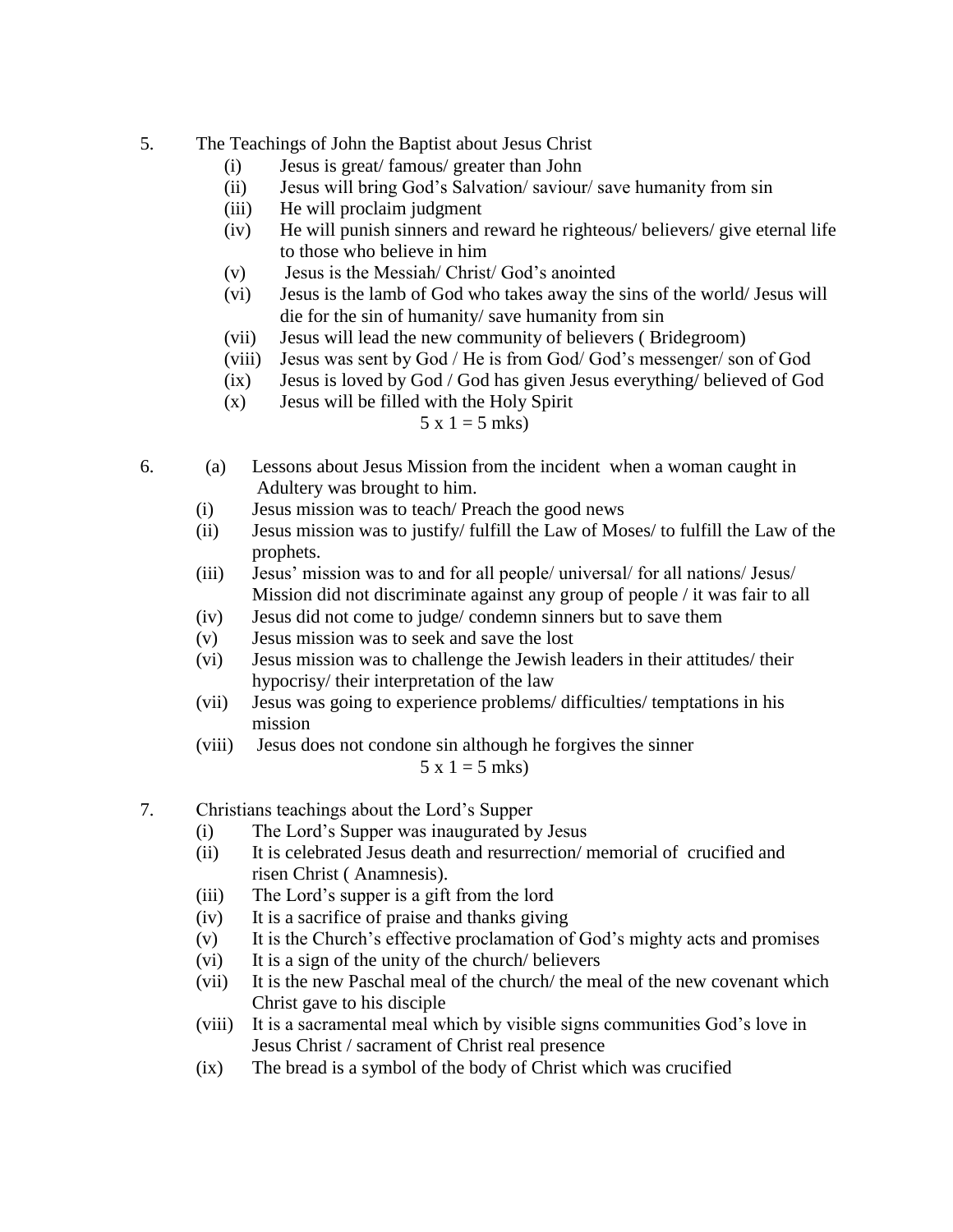- $(x)$  The wine/ cup is a symbol of his blood which was shed/ blood of the new covenant.
- (xi) It is a foretaste of Christ poising and of the final kingdom/ symbolic of the heavenly banquets
- (xii) It is central to Christian worship/ Eucharistic.

 $5 \times 1 = 5$  mks)

- 8. Causes of disunity in the Early church
	- (i) The questions on the inclusion of the Gentiles in the church. Some Jewish Christians were not read to accept Gentle Christians in the church unless they underwent circumcision.
	- (ii) There was negligence of the Windows in the distribution of food
	- (iii) Disagreement between/ among leaders, e.g. Paul and Barnabas, Paul and Peter.
	- (iv) Groupings in the church where some Christians did not live according to the teachings of Christ.
	- (v) The problem of the gifts of the Holy spirit some Christians became arrogant because they believed they were more gifted than others
	- (vi) Different interpretations of the doctrines e.g. resurrection, sin, salvation, Christology holy spirit, dressing
	- (vii) Behaviour during the celebration of the Lord's supper
	- (viii) Christians took other to pagan courts

 $5 x 1 = 5$  mks)

- 9. Teachings about Jesus from Peter's speech on the Day of Pentecost
	- (i) Jesus was from Nazareth
	- (ii) Jesus had a human nature
	- (iii) Jesus had a divine nature
	- (iv) Jesus was attested by God to work miracles and wonders through Jesus
	- (v) Jesus death/ crucifixion was according to God's plan
	- (vi) God raised Jesus from the dead
	- (vii) Jesus conquered death/ has victory over death/ overcame death
	- (viii) The death and resurrection of Jesus fulfill the prophecy of David. / the death and resurrection of Jesus were foretold by David
	- (ix) Jesus is a descendant of David
	- (x) Jesus ascended into heaven/ is exalted at the right hand of God
	- (xi) The Holy spirit is a gift from Jesus
	- (xii) God has made Jesus both Lord and Christ / Messiah

 $5 \times 1 = 5 \text{ mks}$ 

- 10. Effects of Paul's conversation on the early Christian church
	- (i) The persecution of Christians decreased as Paul had been their chief persecutor
	- (ii) Expansion of the new faith through Paul's missionary journeys/ evangelization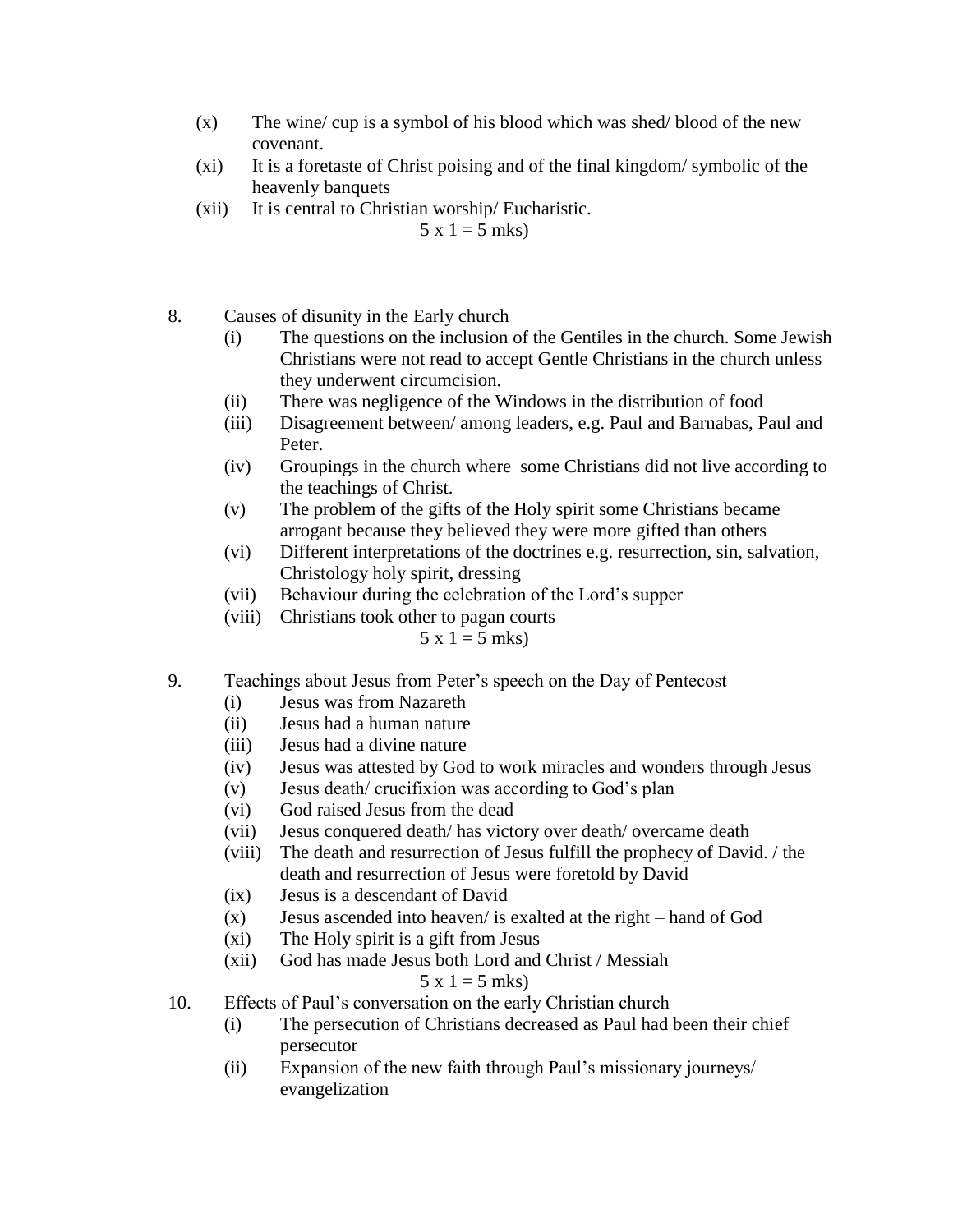- (iii) The spread of the new faith to the Gentiles as Paul had been appointed apostle to the Gentiles
- (iv) Paul's letter to different churches were included in the scriptures/ canonized
- (v) Through his teachings and admonitions to different churches. Paul gave interpretations to Christians doctrines/ clarified the teachings of the church
- (vi) He helped set up structures in the early church e.g. types of leadership and thus church in a society
- (vii) By his examples of tolerance, Constance in faith the Gospel in spite of persecution he set a model for other Christians to emulate at this difficult time of persecution
- (viii) Paul defended the gospel against any attacks
- 11. Teachings of saint Paul on the resurrection
	- (i) The resurrection of Jesus was foretold in the scriptures/ resurrected according to scriptures
	- (ii) His appearance to Peter the twelve and the five hundred
	- (iii) Jesus appeared to Paul
	- (iv) Jesus resurrection is a proof that there is the resurrection of the dead
	- (v) God raised Jesus from the dead
	- (vi) Christians faith is found on their belief in the resurrection of Jesus
	- (vii) Because Christ rose from the dead, all those who die will resurrect
	- (viii) The resurrection of Jesus destroyed death/ was victory over death
	- (ix) Baptism signifies that Jesus resurrected
	- (x) People will resurrect in new/ different spiritual bodies
	- (xi) The trumpet will sound and the dead will be raised imperishable and all will be changed a day.
	- (xii) Resurrection gives hope to believers/ Christians

 $5 x 1 = 5$  mks)

- 12. Lessons on the cost of discipleship from the Uganda
	- (i) Christians should be ready to suffer and even die for their faith/ should not give up their faith during persecution/ held on the truth at all cost.
	- (ii) Following Jesus can lead to suffering and even death
	- (iii) Christians should be ready to deny themselves for the sake of the gospel
	- (iv) They should rely on God help during persecution
	- (v) They should not conform/ compromise political social or traditional demands expense of their faith
	- (vi) They should pray and forgive their enemies martyrdom should unite against oppression injustice and persecution
	- (vii) They should be determined to carry out the work of God. Propagate the gospel witness to Christ. In spite of persecutions/ condemn evil.  $5 x 1 = 5$  mks)
- 13. Traditional African Practices which demonstrate people's belief in God
	- (i) Praying to God
	- (ii) Offering of sacrifices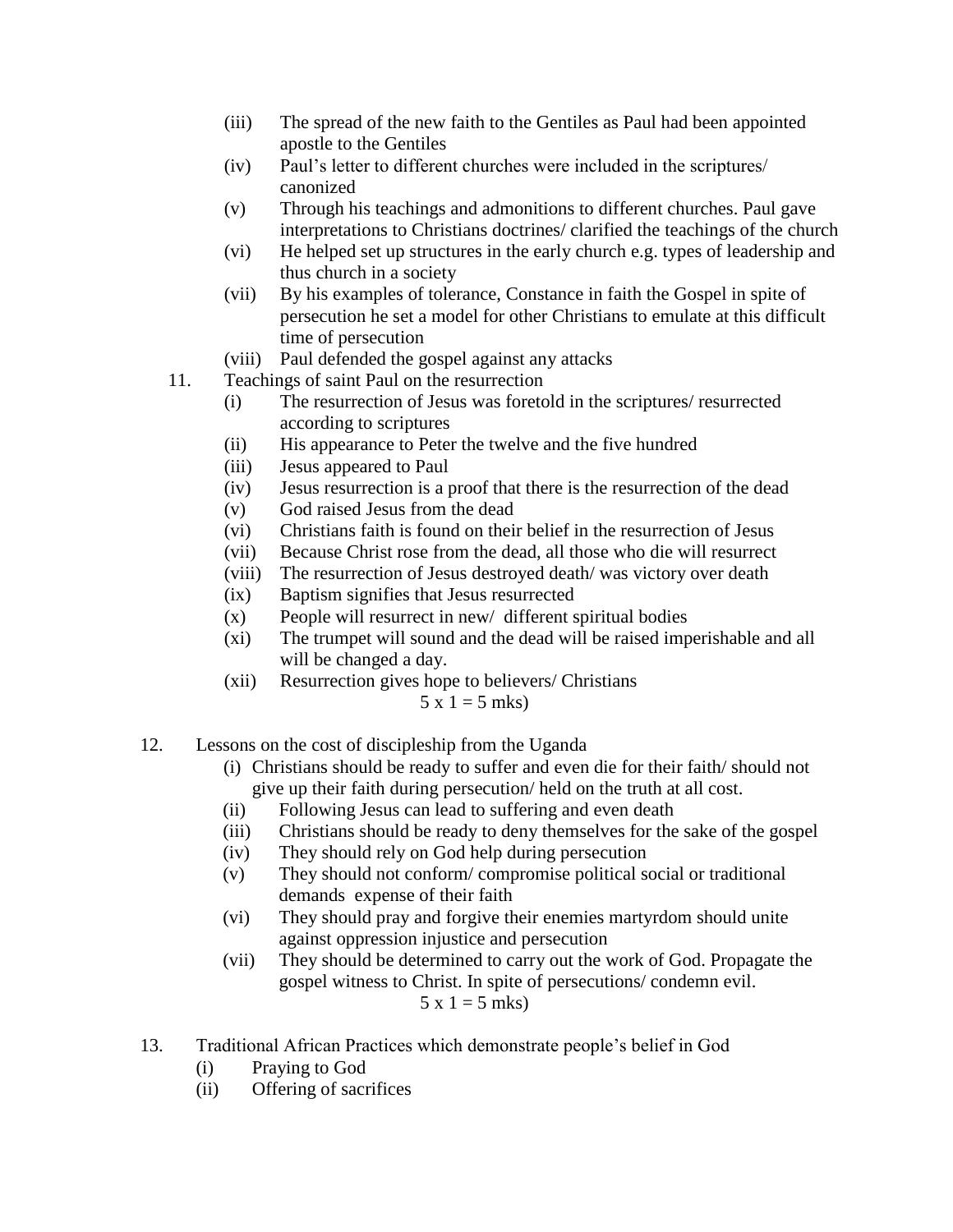- (iii) Singing and dancing to God
- (iv) Giving children the names of God
- (v) Building of shrines for God, e.g. mountains, caves, lakes, hills, forests
- (vi) Pronouncing blessings and curses in the name of God
- (vii) Taking oaths in the name of God/ making covenants in the name of God
- (viii) Giving instructions on / /t the teaching attributes of God
- (ix) Teaching of moral, taboos/ living virtues lives
- (x) Invoking the name of God in times of problems
- (xi) Visiting holy scared places
- (xii) Telling stories of creation/ origin of life and death to their descendants
- (xiii) Using proverbs and riddles to uncover the mysteries of nature/ creation
- (xiv) Caring for God's creation/ sacred trees, animals and birds
- (xv) Consulting priest/ seers, prophets about God's will.

## $5 x 1 = 5$  mks)

- 14. Occasions when oaths were administered in Traditional African Communities
	- (i) During reconciliation ceremonies
	- (ii) During marriage
	- (iii) After initiation
	- (iv) When preparing for a raid
	- (v) When deciding on cases/ setting disputes
	- (vi) When a person was being adopted into a family clan or tribe
	- (vii) When a person was being initiated into a secret society
	- (viii) During installation of leaders ( oath of office
	- (ix) When a community was threatened member took oath to remain united against the enemy
	- (x) During the making of peace treaties
	- (xi) When buying land
	- (xii) During naming ceremonies/ children dedicated to God/ ancestors.

## 15. **Occasions when the services of a medicine- man- were required in traditional African communities**

- (i) During sickness
- (ii) During initiations into adulthood
- (iii) Before important undertaking e.g raid, war, marriage
- (iv) During catastrophes e.g. drought, floods, death
- (v) When a person required charms for protection against evil ort a portion to use to achieve a desired goal
- (vi) When it was necessary to dispel witchcraft/ magic/ sorcery and other forces of evil
- (vii) In case of impotence/ barrenness

 $(5 x 1 = 5 mks)$ 

### 16. **Factors which hindered the expansion of the missionary work in Kenya in the 19th Century**

(i) Lack of trained personnel such as ministries, catechists, evangelistic and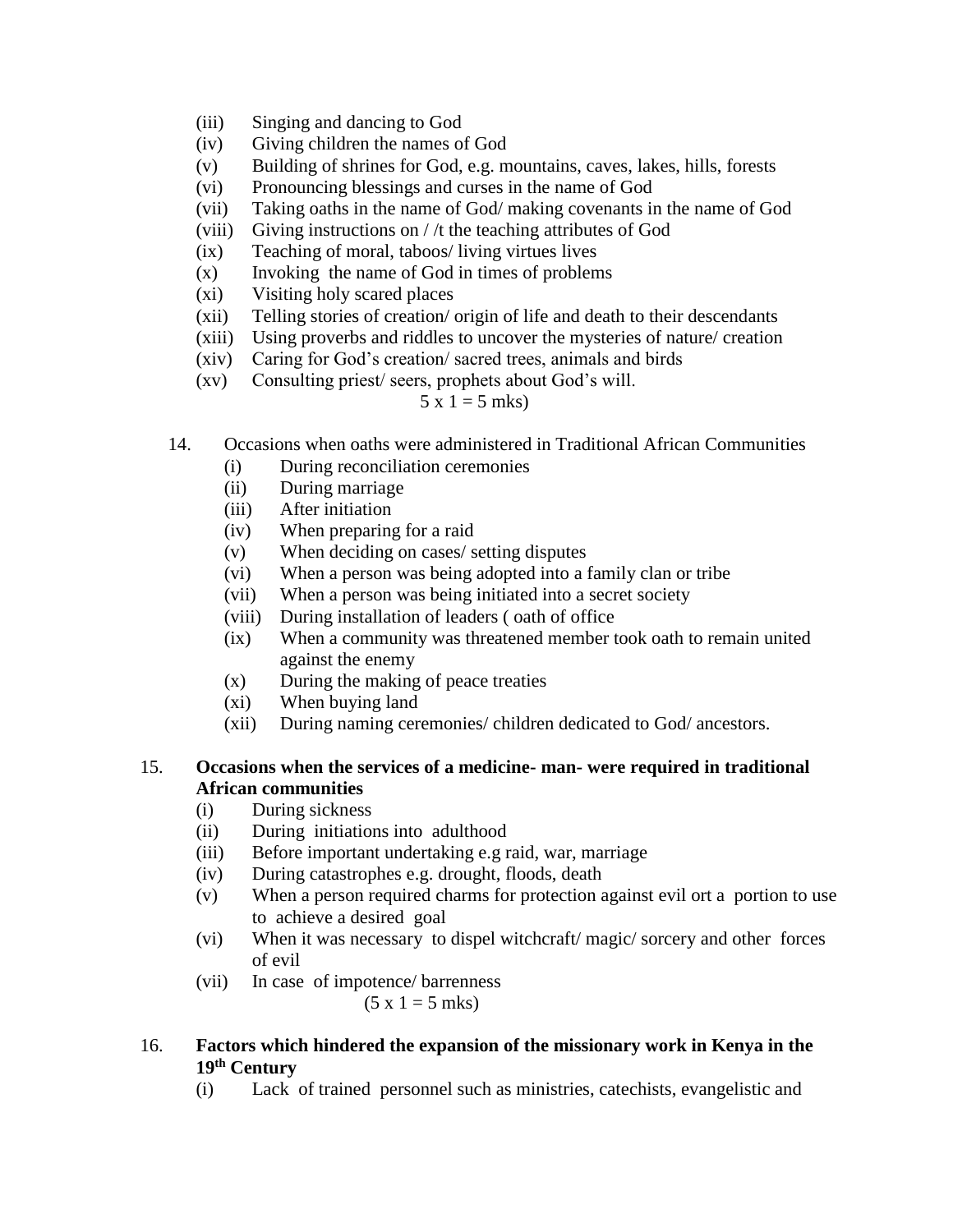teachers to do missionary work

- (ii) Lack of resources ( money), to expand the work and put up facilities For missionary work
- (iii) Poor infrastructure e.g. roads and others means of communication. Missionaries could only stay in one station and traveling from one place to Another was difficult .
- (iv) Failure by missionaries to use appropriate methods and approaches to win the Africans to Christianity.
- (v) Negative attitudes and lack of interest by Africans to Christianity
- (vi) Language problems, missionaries would not communicate effectively with the local people and vice versa. Missionaries spent valuable time learning local languages which they could otherwise put into missionary work.
- (viii) Cultural resistance from the local people. Some people felt that becoming Christians would alienate them from their communities
- (ix) Environmental and geographical factors hostile climate, difficult terrains, droughts.
- (x) Attacks by tropical diseases, e.g. Malaria, blackwater diseases
- (xi) Fear of wild animals
- (xii) Fear of hostile tribes, e.g. Maasai, Gallo
- (xiii) Competition from other religious e.g. Islam and African traditional religious
- (xiv) Rivalry among Mission societies/ denominations/ religion groups
- (xv) Attitudes of some missionaries towards Africans- considered Africans primitive/ savage / untutored/ unable to comprehend Christian abstract doctrines
- (xvi) German missionaries were not accepted in British colonies
- (xvii) Contradiction in the Christian message / some condemned use of alcohol while others tolerated it some condemned polygamy while others tolerated it, circumcision of women.

### 17. **Reasons why Kenyans are attracted to the church**

- (i) being members of a church gives the belonging/ identity
- (ii) Some go to church as a form of leisure / routine/ habit
- (iii) To worship and join others in worship
- (iv) Some go to church to make friends / met friends/ socialize
- (v) Others go to church to look for material help
- (vi) for spiritual growth/ development and nurture.
- (vii) To some, it is prestigious to go church/ seek popularity/ recognition
- (viii) To fulfill an obligation/ as a sense of duty
- (ix) To seek comfort and consolation
- (x) To seek forgiveness and correction
- (xi) To physical and spiritual healing
- (xii) For guidance and counseling
- (xiii) To cover up their sins/ crimes/ wrong doing/ hypocrism
- (xiv) To seek God's blessings
- (xv) To provide good education for their children/ get them Christian schools
- (xvi) To follow the religion of their parents/ not to annoy their parents.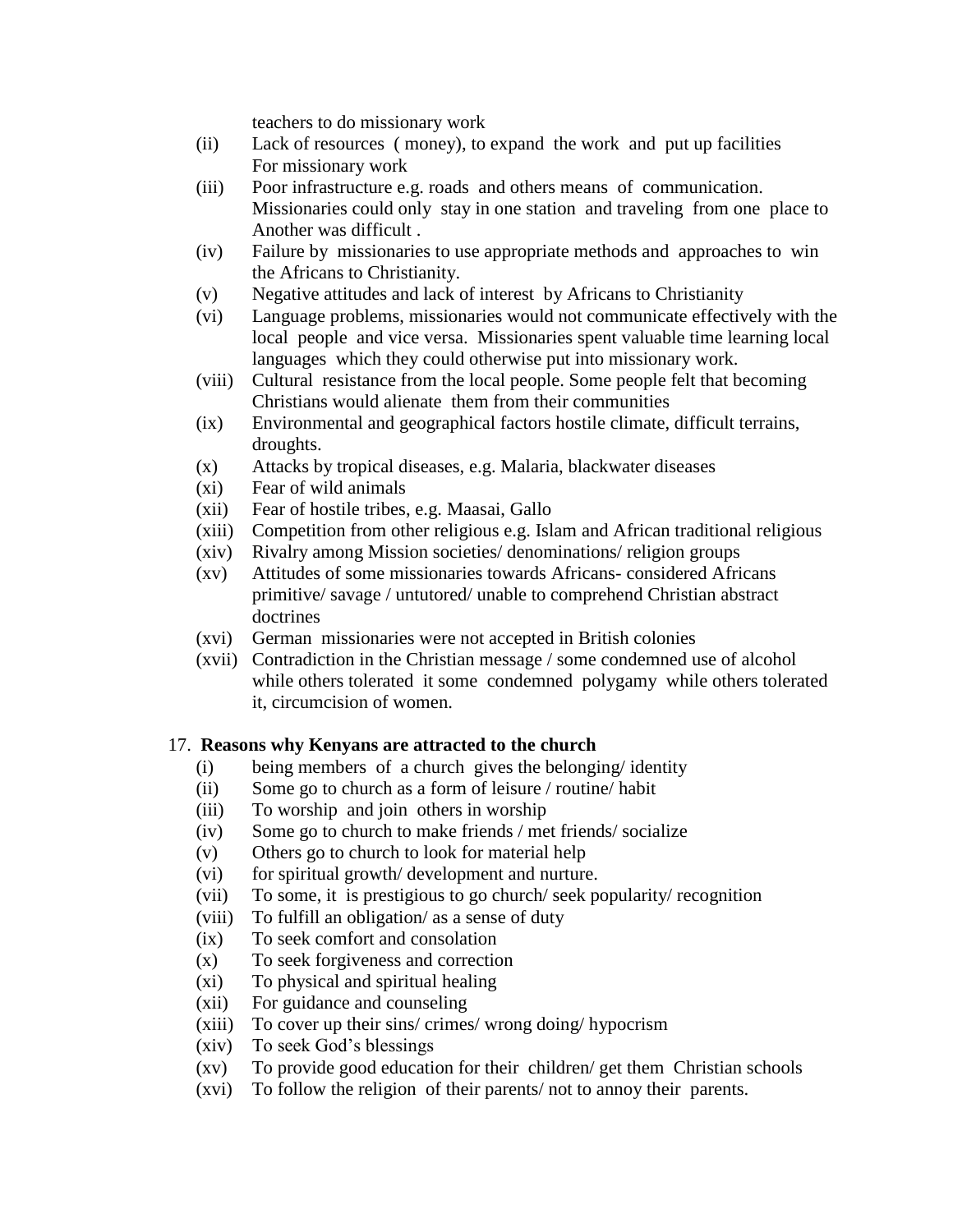$(5 x 1 = 5 mks)$ 

## **18. Ways in which the church could help street children**

- (i) Rehabilitate them/ reform them/ change them
- (ii) Try to link them up with their families / parents
- (iii) Give them guidance and counseling
- (iv) Provide them with the basics of life- food, shelter and clothing/ material support
- (v) Help them to got to school/ provide leaving resources/ pay school fees
- (vi) Help in building home for them/ contribute to building homes
- (vii) Appeal to the governments and the non- governmental organizations and the community to help those children
- (viii) Persuade them to attend church and accept them into the churches/ give them moral support.
- (ix) Accept and welcome street boys to their homes
- (x) Evangelize them/ win them to the church
- (xi) Start money generating projects for them
- (xii) Help equip them with survival skills for employment and selfemployment
- (xiii) Teach them values and morals e.g. cleanliness, honesty, self respect  $(5 x 1 = 5 mks)$

# **19. Ways in which Christians practices social justice**

- (i) By sharing belongings and resources with those who dot have
- (ii) Helping the poor and the needy/ orphans
- (iii) Visiting the sick, prisoners, bereaved, the oppressed and the depressed
- (iv) Fulfilling their domestic obligations
- (v) Fulfilling their civic obligations
- (vi) Provision of social services e.g. schools, hospitals and orphanages
- (vii) Fulfilling ecclesiastical obligations and responsibilities
- (viii) Praying for peace and justice
- (ix) Pointing for peace and justice
- (x) Pointing out and correcting evil in society
- (xi) Calling for justice and the rule of law
- (xii) Caring for the environment  $(5 x 1 = 5 mks)$

# 20. **Advantages of a monogamous marriage**

- (i) To achieve intimate oneness for two persons. Two is company, three is a Crowd
- (ii) Wife, husband and children get undivided love
- (iii) It is easier to achieve complete faithfulness and trust
- (iv) It becomes easier to build mutual confidence
- (v) Makes it easier to bring up children in a healthy and peaceful atmosphere
- (vi) It is the only legal marriage relationship in law and according to the church
- (vii) Reduces the risk of drug and alcohol use by the children and parents/ produces delinquency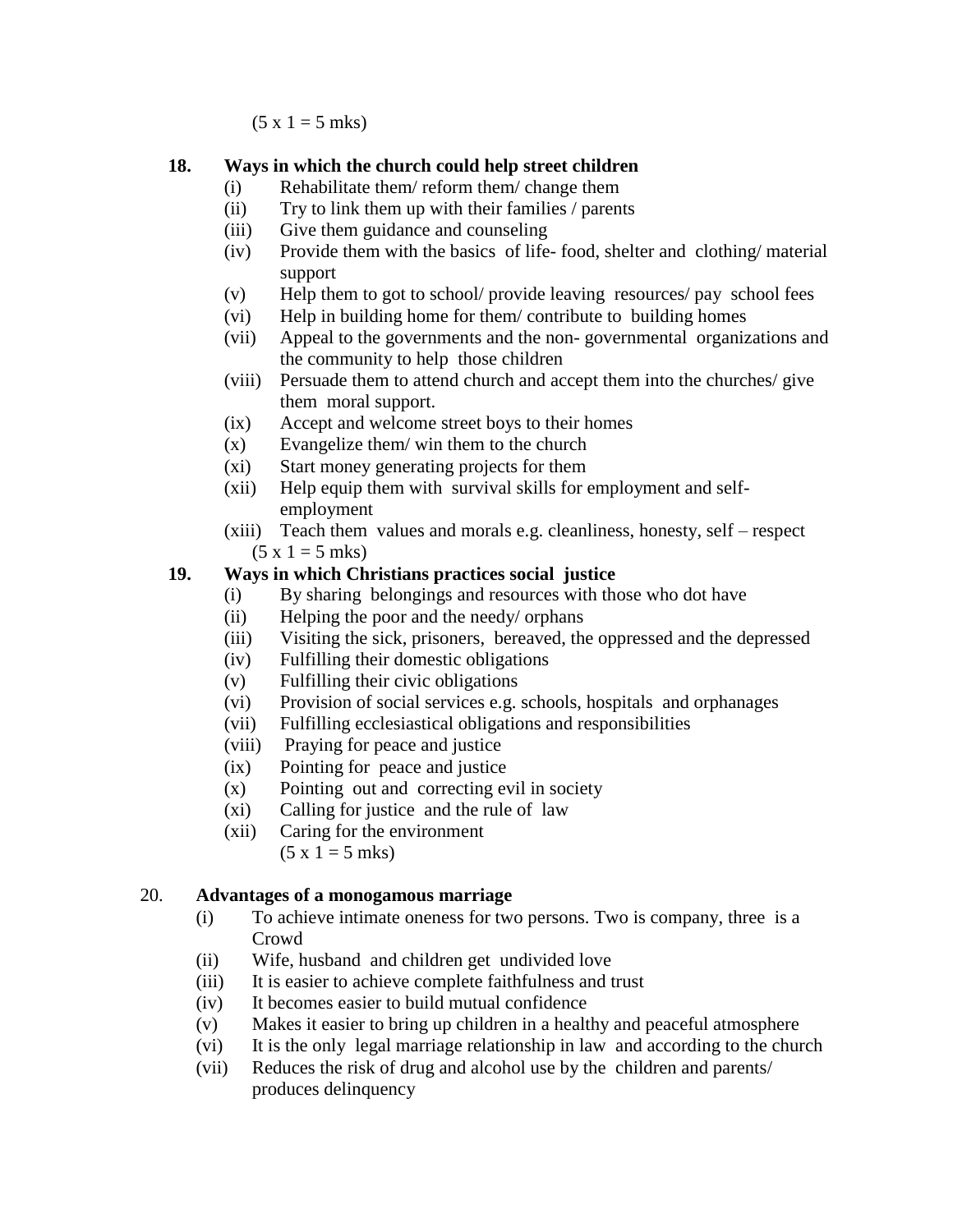- (viii) Helps to enhance/ improves family resources
- (ix) Wife is able to enjoy all the rights and privileges without threat and competition
- (x) Reduce of the effect of injected with S.T.D.S
- (xi) Easier to achieve complete harmony and peace in the family
- (xii) The practices of inheritance upon the death of the father
- (xiii) Children grow in confidence and develop love, trust and respect for the father
- (xiv) Reduces rivalry in family / Favoritism/ jealously among wives and children
- (xv) Reduces cases of homicide

#### $(5 x 1 = 5 mks)$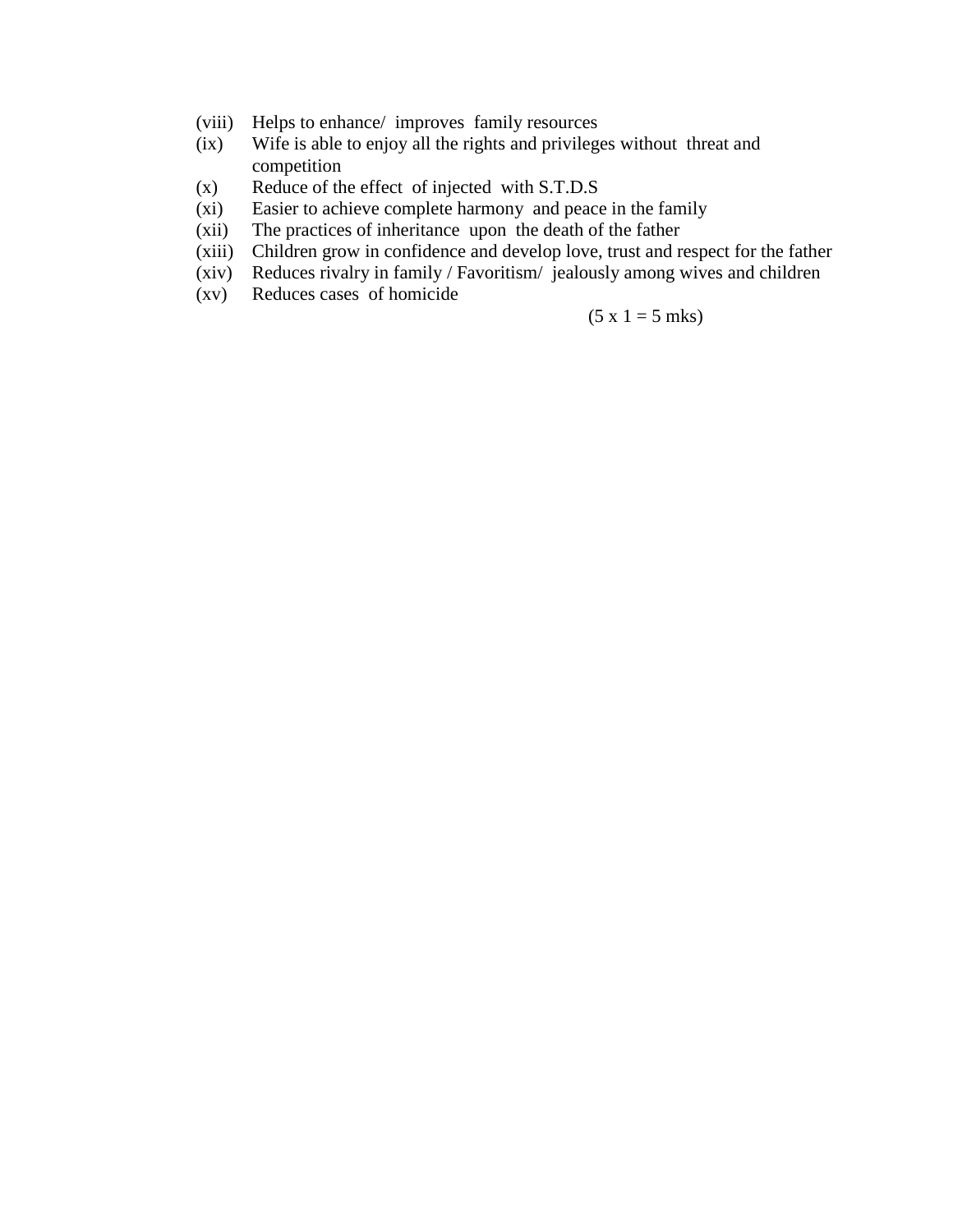# **Christian Religious Education Paper 2 313/2 1997**

# **1. a) Ways in which King David promoted the worship of Yahweh.**

- i) David brought the Ark of the Covenant to Jerusalem. (The Ark of the Covenant in Jerusalem signified the presence of God among his people). Yahweh's presence was at the centre of Israel 's life).
- ii) He made Jerusalem the Hold City / religious / spiritual capital to which Israelites from over the land came for important religious occasions.
- iii) He composed psalms which were used in worship by the Israelites / Jews (e.g. reading / singing / reading)
- iv) He showed respect to the prophets of Yahweh (Nathan/God) listened to their messages/advice/admonitions.
- v) When David made mistakes, he repented / asked for Yahweh's forgiveness/pardon.
- vi) David humbled himself before Yahweh/ he called himself the servant of Yahweh / completely submitted to His will / obeyed God / was loyal.
- vii) He advised others to obey God / to keep God's commandments / Shepherded Israel to true worship of Yahweh.
- viii) David praised God through song/ dance / music.
- ix) David Wanted to build a house / temple for God (where the Ark of the covenant would be kept / Israelited would meet for worship).
- x) David constantly prayed to God / Sought God's guidance / Glorified God / gave thanks to God.
- xi) He conquered the enemies of Israel so that they could live in peace / was a sign of God's presence among them.

# $6 \times 2 = 12$ marks

- 1. b) **What Christian learn about God from the call of prophet Isaiah.**
	- i) Transcendent (High and lifted up) exalted.
	- ii) Almighty / all powerful / omnipotent.
	- iii) Majestic
	- iv) Holy
	- v) Glorious
	- vi) To be glorified / praised / worthy of praise.
	- vii) To be worshiped / adored
	- viii) Sanctifies / cleanses / from sin / purifies
	- ix) Punishes sin/ destroys
	- x) God restores / forgives / pardons
	- xi) He commissions/ sends / gives a task / proclaims / promises a task / service.
	- xii) God chooses / uses / calls / makes a choice / selects to service / whom to send.

# 1. C) **Ways in which Christians show gratitude to God.**

- i) Through prayers / thanks giving/ praise / adoration/worship.
- ii) Through offertory / tithes.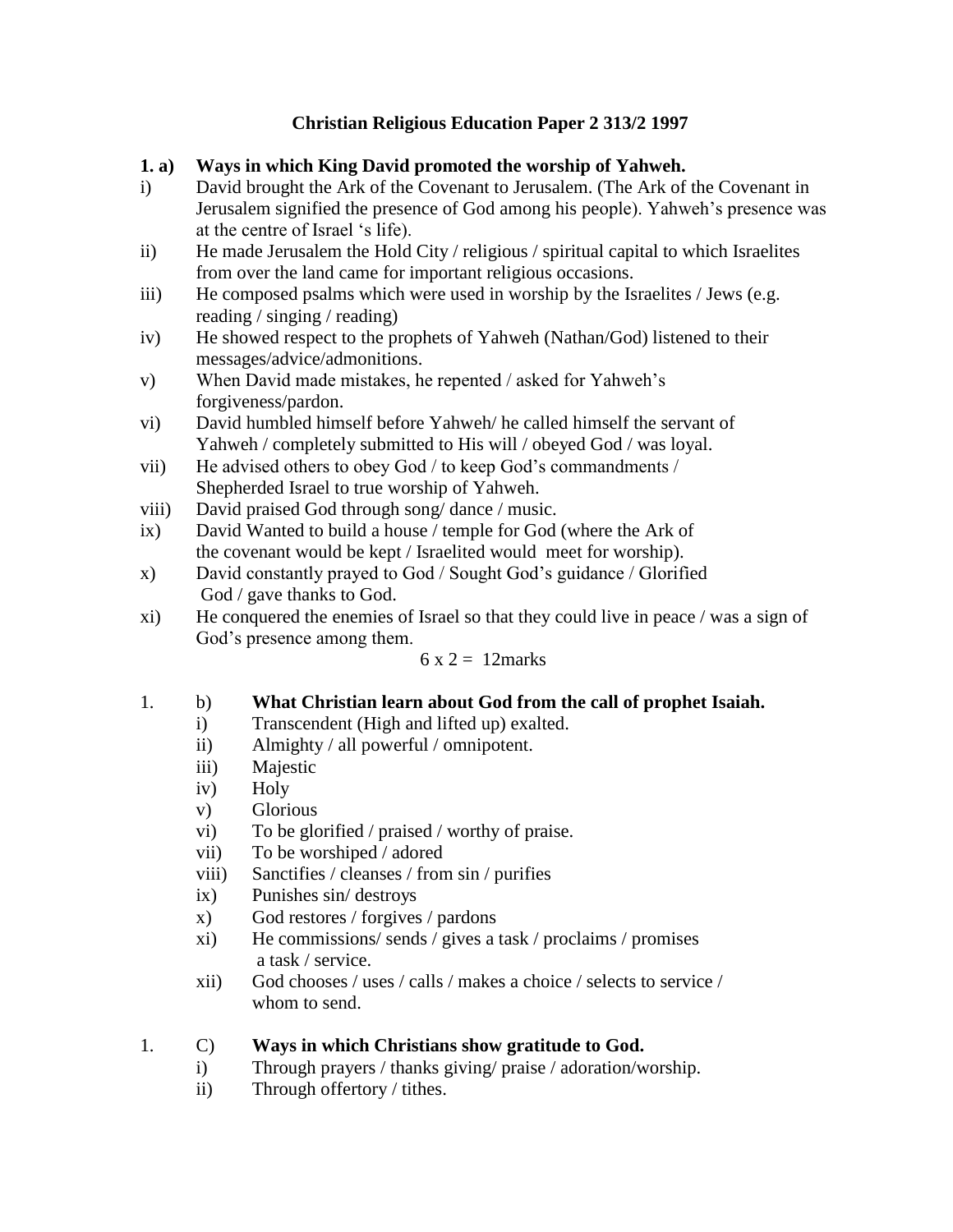- iii) Caring for the sick / old / disabled.
- iv) Through song / dance / music.
- v) Dedicating themselves to the service of God/ church.
- vi) Preaching / teaching / witnessing to the Gospel / evangelizing.
- vii) Working for the well being / development of their community.
- viii) Caring for the environment.
- ix) Taking caring of themselves.
- x) Obeying God's laws / doing
- ix) Taking caring of themselves.
- x) Obeying God's laws /doing God's will dedicate to God's service.
- xi) Acting as peace-makers/reconcilers.
- xi) Celebration of the sacraments.
- xiii) Celebration of Christian Holidays/Sabbath /Feasts (e.g. Easter/ Christmas/Pentecost.
- xiv) Observing the traditions of the church/ following the doctrines of the church.
- xv) Through writing/composing Christian literature/ songs
- xv) Through writings/ composing Christian literature/ songs.
- xvi). Offering their time/talents for the wok of the church/ building worshipping places.

### $6x1=6mks$

# 2 a) **Jesus Teachings about the Kingdom of God from His parables.**

- i) It is God who establishes His Kingdom. He is like a sower. (parable of the sower).
- ii) God gives life to the kingdom so that it grows from within like a seed and spreads out irresistibly as yeast permeates the dough. (Parables of the Mustard seed/Yeast/leaven).
- iii) Jesus has brought / ushered in the Kingdom of God/ through his works and his very person.
- iv) The kingdom of God is a present reality, as sower, God has sown the seed it is growing.
- v) The Kingdom of God is a future reality (eschatological)/ the kingdom of God is awaiting completion/perfection (the parable of the wheat and Tares).
- Vi) The secrets of the Kingdom are reveal. Given to a chosen few, to others they are in parables. Hidden.
- vii) The Kingdom of God is universal /for all peoples/nations (mustard seed).
- viii) The Kingdom of God starts in a small way /grows secretly to include all the nations of the world (mustard seed/Yeast).
- ix) There will be judgment in the Kingdom of God/ God will separate the righteous and the sinners/ The righteous will be rewarded and sinners will be punished . (Wheat and the Tares).
- x) The Kingdom of God is for the righteous ones.
- xi) The Kingdom of God is precious / valuable (it was worthy forfeiting all else for the sake of the Kingdom ). (e.g Treasure/the pearl)
- xii) God searches lost individuals and bring them back/ restore them to the Kingdom.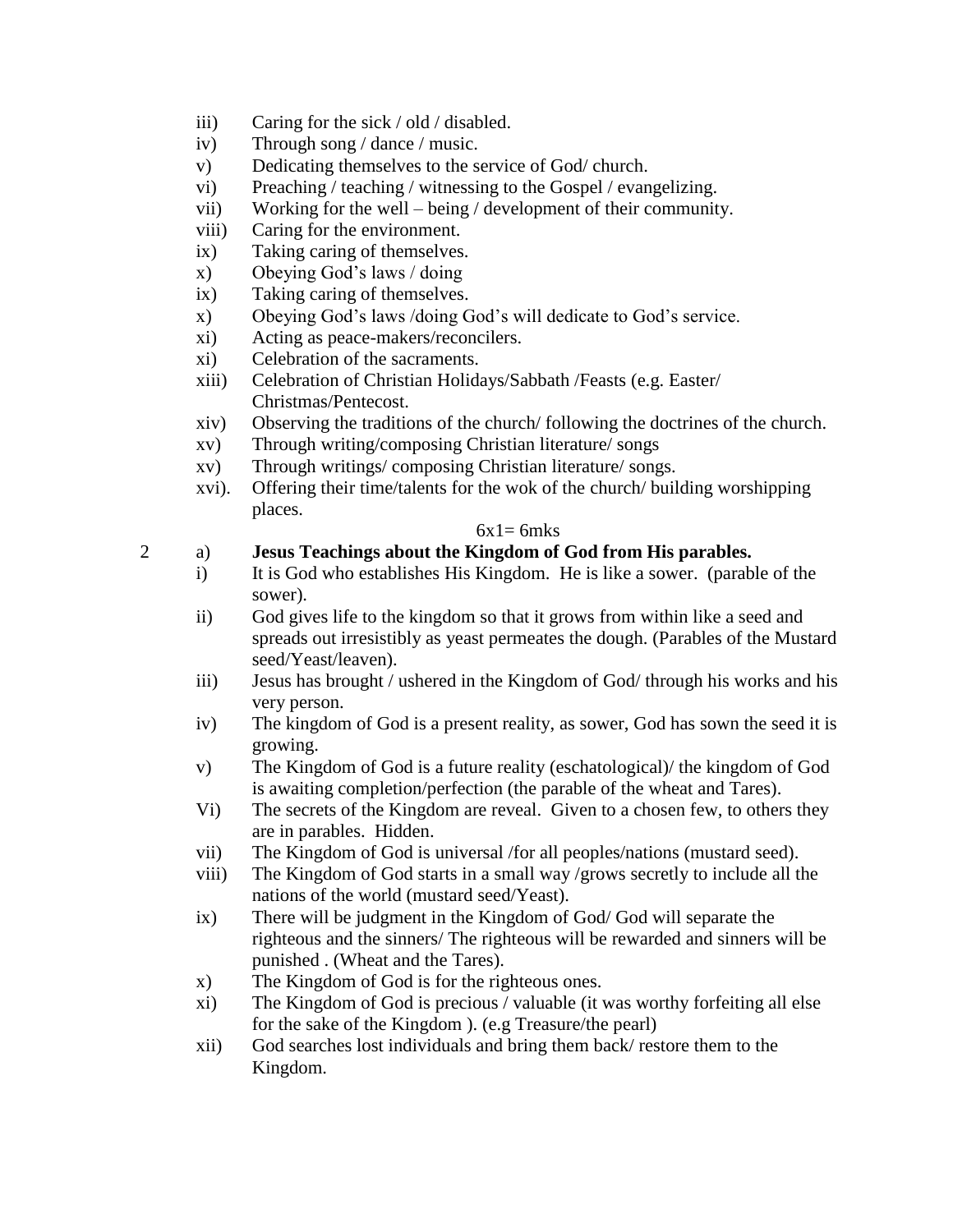xiii) There is rejoicing in the kingdom when one lost individual is retrieved /brought back. Note: Candidates do not have to quote the parable.

```
7 \times 2 = 13mks (maximum)
```
- 2. b) **Obstacles that Christians could encounter in trying to promote social justice in Kenya.**
	- (i) Opposition from the rich/Government –who will not be willing to help/ share their riches with the poor.
	- (ii) Opposition from the powerful/those in power making positions-because they are not willing to share the power/power making positions with others.
	- (iii) Greed/selfishness/corruption resulting in grabbing exploitation of the poor/powerless.
	- iv) Political leanings/people belonging to a political party- are not willing to share power/wealth resources with those belonging to different political parties.
	- vi) Racism-people belonging to a certain race discriminating against others.
	- vii) Different religious/ faiths/denominations-are not walling to help people of other faiths/denominations.
	- viii) Sexism-where the men dominate/are not willing to share power with women.
	- ix) Age factor- Where the men dominate/are not willing to share power with women youth, as to them the youth are irresponsible/ inexperienced/the youth are not ready to share power/ responsibilities with the old because they are out of dead wood.
	- x) The educated-who have no regard for the uneducated who they regard as ignorant.

 $6x2 = 12$ mks)

# 3. a) **Saint Pail's Teachings about Love (1 Cor. 13)**

- i It is a gift from God/ of the Holy spirit
- ii. It is the most important gift
- iii. It is patient / does not let down.
- Iv It kind
- v. Not jealous/envious
- vi Not conceited/Proud /not cruel/not self seeking
- vii Not ill mannered
- viii. Not selfish/it is generous/ not cruel/not self seeking.
- Ix Not irritable/ resentful/not quick to anger/bears no grudges
- x. Does not keep a record of wrongs
- xi Not happy with evil
- xii It is happy with truth
- xiii. Never give up/endures/not tired/tolerant/withstands long suffering
- xiv Its faith/hope/patience never fails/it is reliable.
- xv. It is eternal  $8 \times 1 = 9$ mks.

- 
- 3. b) i They left their jobs/occupations/families and followed Jesus.
	- ii Listened to /accepted his teachings/obeyed him.
	- iii Invited him to their homes (Mary and Martha/Peter/Levi)
	- iv They joined him in prayer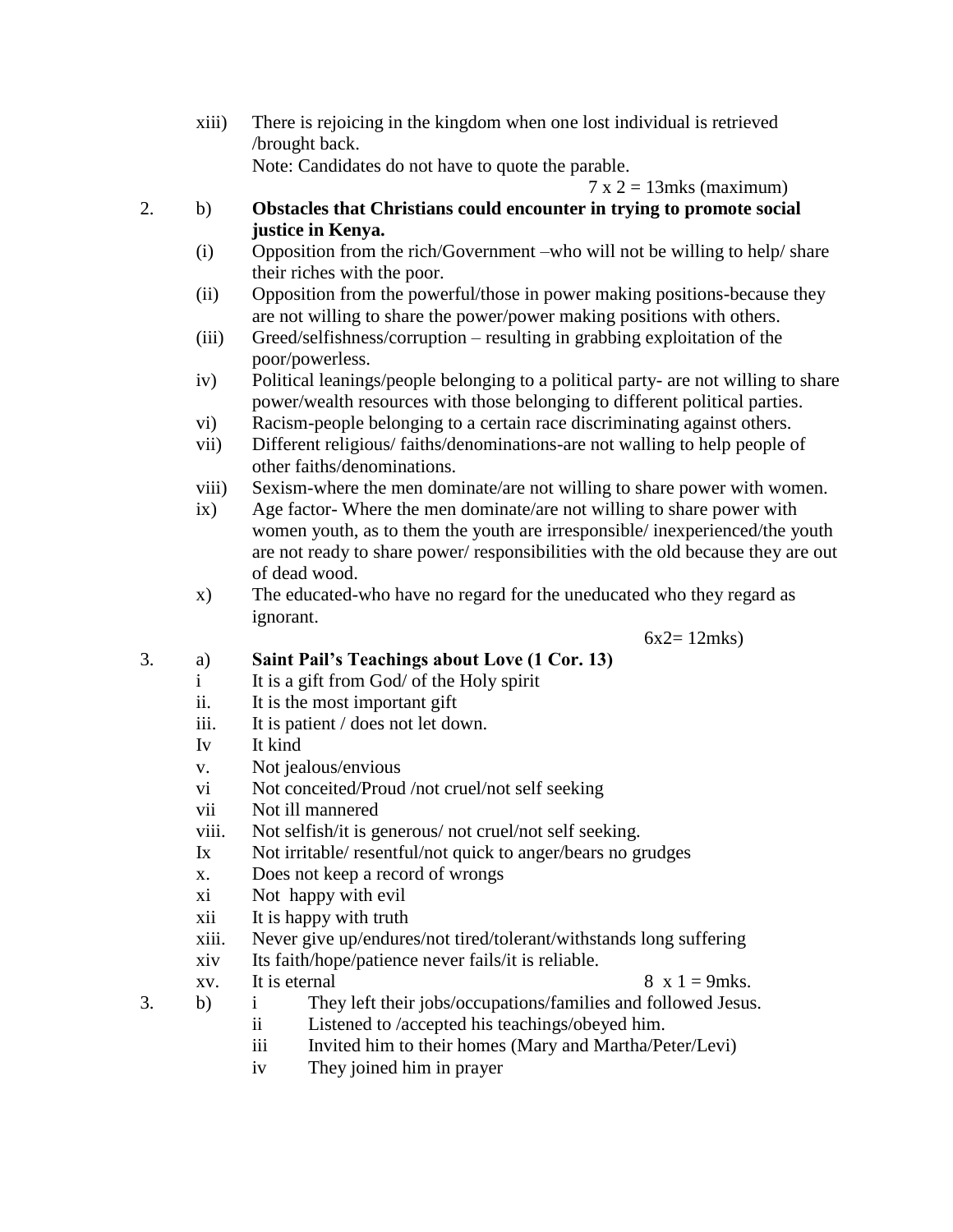- v Anointed him as a mark of great honour (Mary Magdalene/the sinful woman.
- vi. Gave him physical protection (e.g. Peter).
- vii. Served Jesus.
- viii Accompanied/followed him from place/kept him company.
- ix. Helped him to spread/teach/proclaim/preach the good news (e.g Mission of the 12/72/70)
- x. Showed concern/love for his well-being /cared for him.
- Xi Advised him/sought advice from him.
- Xii Glorified /praised him
- Xiii Put their faith/trust in him were steadfast.
- Xiv Addressed him as Rabbi/ master/Teacher/ respected him
- xv. Paid tax for him
- xvi. Peter was prepared to die with Jesus/followed him to the home of the High Priest during the trial.
- Xvii Peter cried when he remembered he had denied Jesus.
- Xviii Were present at the cross of Jesus/weeping.
- xix. Removed his body from the cross/wrapped it/ buried it/were sad when he died.
- Xx Took care of his mother.
- Xxi were happy/ excited when Jesus resurrected.
- xxii. Accompanied him to the mount of ascension.
- Xxiii Waited on his promise of the Holy spirit in Jerusalem.
- xxiv. Spread the Good News of Jesus Christ after his ascension.

 $8x1=8mks$ 

# 3. c) **Problems faced by Church ministers in their work**

- i. Lack of money/resources to pay their salaries/meet other expenses.
- ii Poor housing/lack of housing for themselves/their families
- iii some Christians might reject a minister/lack of acceptance by some Christians on grounds of education/age/tribe.
- Iv What they preach/teach might make them unpopular with some members of the congregation/with the powers that be.
- v. Might work in geographical hostile environments where they might suffer from disease/drought/weather /traveling long distances.
- vi. People might expect too much from them when they are only human. When they make mistakes people may not readily forgive them.
- Vii some members may not co-operate with them.
- viii. Might face un co-operate from other church leaders (e.g. Bishops/moderators).
- ix. Might not be in agreement with some rules/regulations/ standing orders of the church.
- x. Pastoral problems might be too complex to deal with/might not be able to handle some people.
- xi. Settling quarrels/disagreements/disputes without being seen to take sides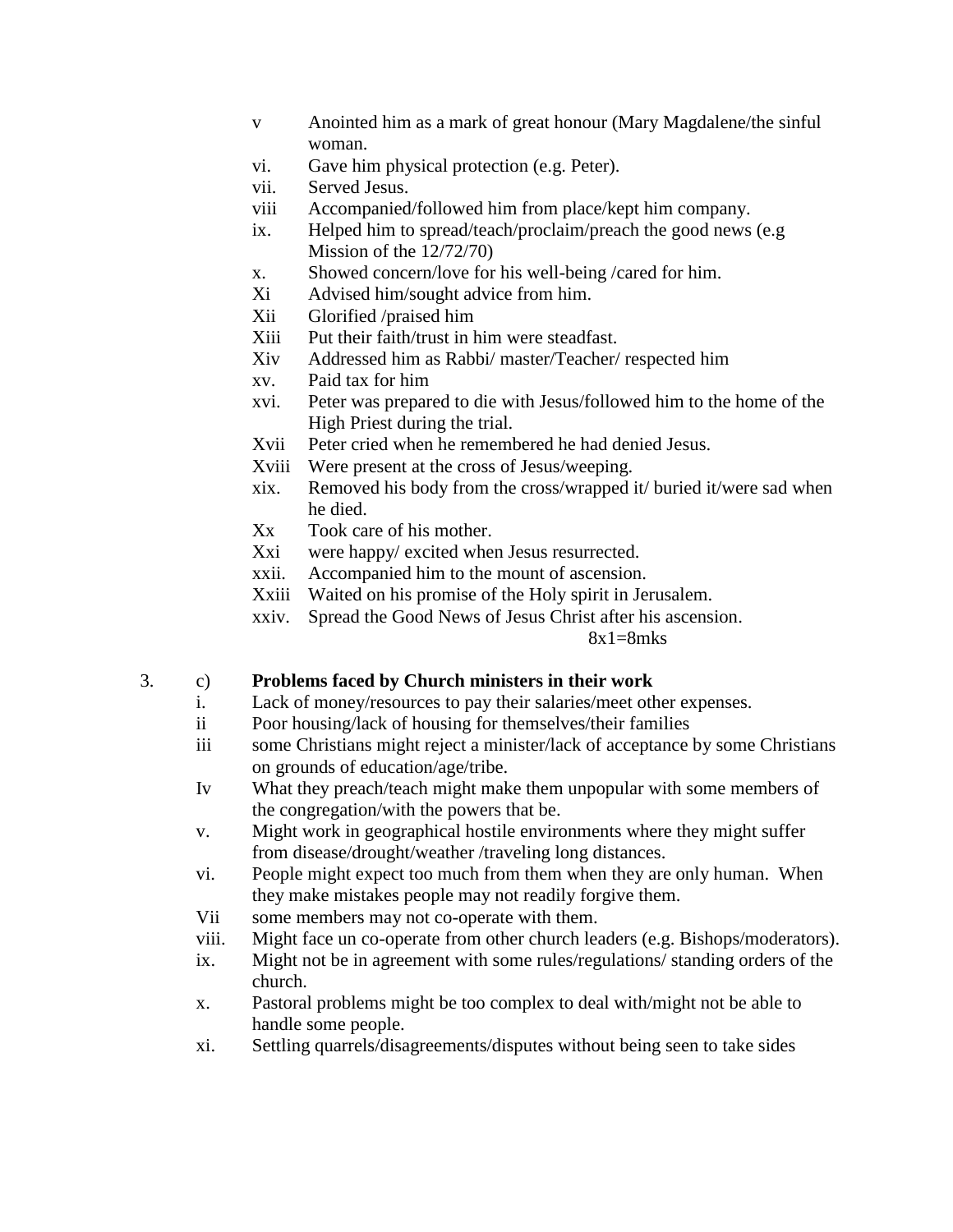- xii suffer from stress. Depression from personal problems/ problems form the congregation and have nobody to share with them/might not share problems with people for fear of exposing weaknesses.
- Xiii Problems/ harassment form civil authorities/politicians who might want to use the church for their own benefits/accusation of involvement in politics.
- Xiv Might not know how to deal with different groups in the church (e.g. youth/women/men/choir/revival groups).
- Xv Might face cultural barriers. Language problems if they are not working in their home districts.
- xvi. Temptations from worldly/ earthly pleasures/materials.
- xvii. External factors-competition/rivalry from other religions/other Christian denominations.
- xviii. Too much demand on their time/services by the members.

### $8x1=8mks$

- 4 a) **Measures taken by traditional African communities to discourage pregnancies before marriage**.
	- i. Sex education was given to the youth in order to instill discipline/responsibility.
	- Ii The youth were made aware /advised/sensitized of the dire consequences of irresponsible sex leading to pregnancy before marriage.
	- iii. Sex before marriage was prohibitive in most traditional African communities virginity was highly valued.
	- iv. girls who became pregnant before marriage were severely punished/they were ostracized. Disowned by he family/put to death/forced to marry old/useless men.
	- v Young men who were found to have impregnated a girl before marriage were also punished /paid a heavy fine/reprimanded/banned by their age groups/ defamed in songs/ given nasty nicknames.
	- vi. Parents, (especially the mothers) were held responsible for their daughter conduct/ girls movements were closely watched and their movements monitored. Limited
	- vii. During social occasions(e.g dances) young people were supervised so that they did not misbehave.
	- Viii There was physical separation of sexes/boys and girls/ males, lived in separate houses.
	- Ix There were taboos/rules/regulations on sex relationships
	- X The entire traditional African community was concerned about the moral fiber /integrity.
	- Xi Sexes were taught to respect each other/treat each other with respect/ to respect their own bodies/maintain their dignity/ honour.

# 4 b) **Factors which have contributed sexual immorality among the youth**

- i. Drugs/alcohol abuse among the youth
- ii. Permissiveness in the society/moral laxity /lack of discipline in the society.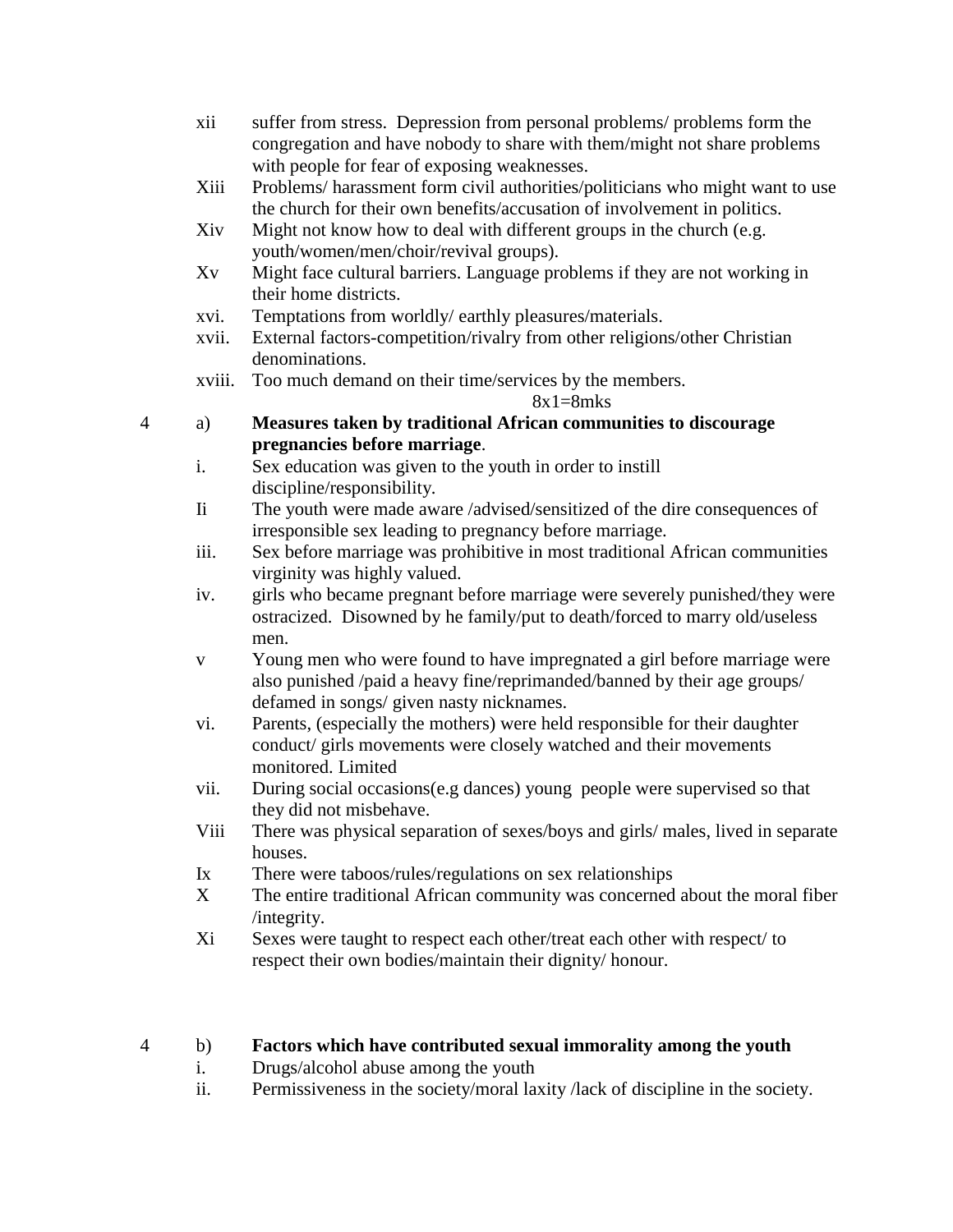- Iii Pornography form print media/materials /literature/pictures.
- Iv Poverty which has led some to turn to commercial sex/prostitution
- V Lack of proper sex education for the youth.
- Vi Changing life styles/urbanization resulting in overcrowded house/ lack of privacy.
- Vii Influence form electronic media (e.g television. Video cassettes/cinemas).
- Viii Availability of contraceptives which make the youth engage in sex education without any fear of pregnancies.
- Ix Unemployment/Idleness the youth are lured into sex with promises of jobs/favors
- X Stress/frustrations, force the youth to seek consolation in sex among other things.
- Xi The wrong role models from the adults/the youth don't have examples to emulate.
- Xii Peer pressure/youth engage in sex to fit in their peer group/to be accepted.
- Xiii Parents have abdicated their role of teaching the youth about the facts of life to the schools which doing very little/nothing at all.

### $7x1=1$ mk

# 4 c) **Ways in which the church can help single parents**

- i. should provide pastoral care/guidance and counseling/preaching to them .
- ii Accept them in church/community.
- Iii Provide them with material help where necessary/provide opportunity.
- Iv Visit them/invite them to visits with them.
- V Pray with them/for them.
- V<sub>i</sub> Involve them in church activities
- Vii Encourage them to get married
- Viii Invite them to church seminars on family life.

### $6 \times 1 = 6$ mks

- 5 a) **Practices in the Early church which are observed in the church in Kenya.**
	- i. Holding prayer/fellowship meeting (meeting together for prayers/for fellowship.
	- ii Observing a day of worship/having weekly worship services.
	- Iii Baptism of the new converts to make them full members of the church.
	- iv. Instruction of new converts in the Bible/Christian doctrines.
	- V. Celebration of the Lord's Supper/Eucharist/Holy Communion/Mass.
	- Vi Visiting /helping the sick /poor /orphans/the needy/widows.
	- vii. Giving of offertory/tithes for the work of the church.
	- Viii Meeting to discuss issues/problems/solve problems
	- Ix Teaching/preaching the Gospel
	- X Missionary work/evangelism/taking the gospel to those who did not have it spreading the gospel to new people/areas.
	- Xi Speaking in tongues/laying of hands to receive the Holy spirit.
	- Xii singing to/praise God
	- Xiii Pastoral care/guidance and counseling.
	- Xiv sharing of resources/sharing what they have with others.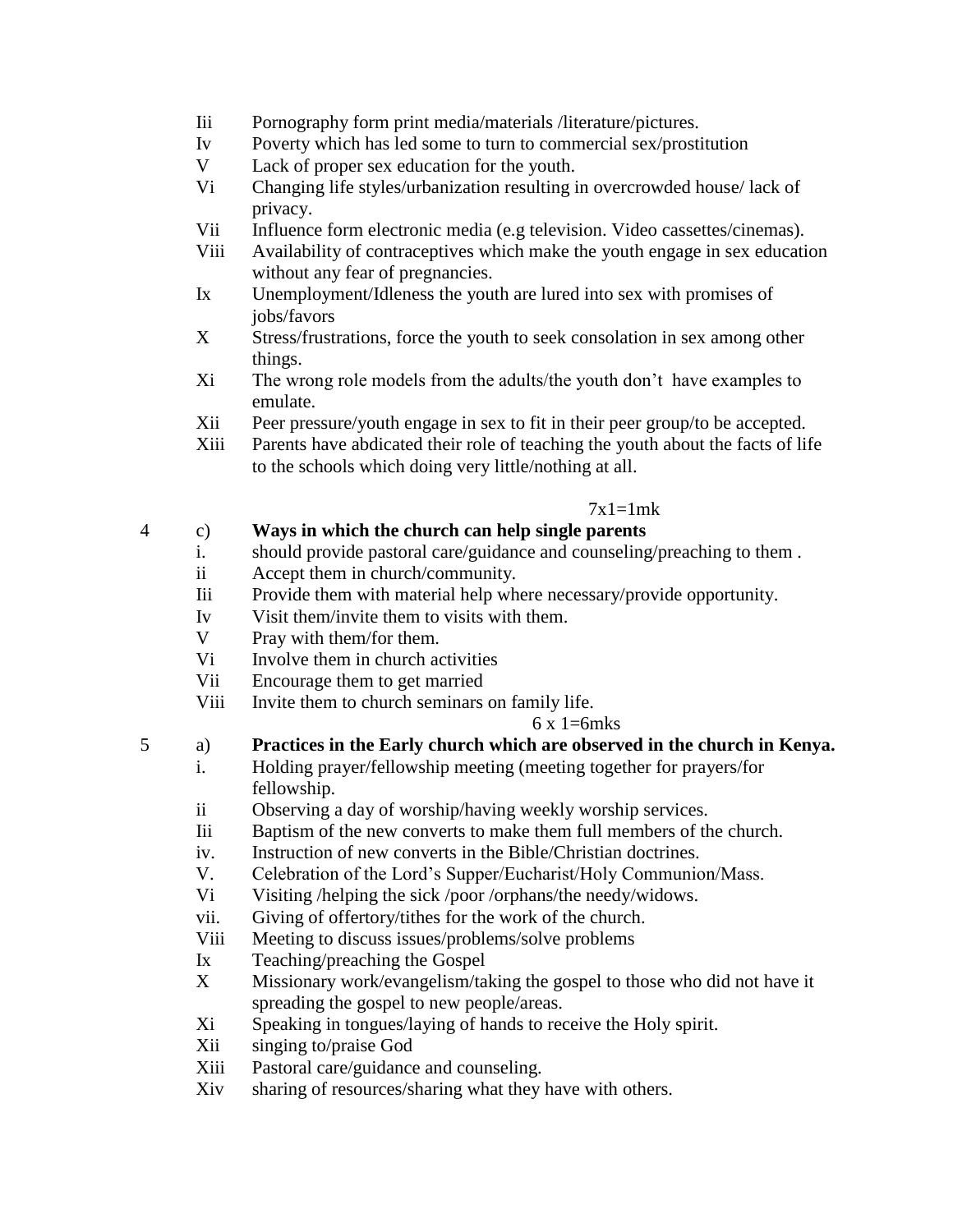- Xv Sending of famine relief to those who have no food as a result of manmade/natural catastrophes/wars/drought/floods.
- Xvi Celebrating Christian events (e.g Easter/ Christmas/Pentecost/Ascension days)
- Xvii Healing/ spiritual healing/performing miracles.
- xviii. Observing the Law of god/Ten commandments/Decalogue /the traditions of the church.

Xix reading/ studying of scriptures.  $7x2=13$ mks.

- 5 b) **Reasons why Missionaries condemned traditional African music and dance.**
	- i. They regarded them as obscene/disgusting (e.g body movements/the songs)
	- ii They regarded them as evil/ satanic as they did with other aspects of African culture.
	- Iii They were regarded heathen /contradicting/ anti-Christian/ pagan practices/ witchcraft.
	- Iv Regarded them as demonstration of savagely dangerous harmful/barbaric.
	- v. they assumed that they promoted sexual immorality/were immoral/led to sexual immorality.
	- Vi discourage the African Christians from going back to their old ways/practices
	- Vii To encourage the African Christians from going back to their old ways/practices.
	- Viii the missionaries condemned the African dance/music out of ignorance/they did not understand their/ language /social/religious significance.
	- Ix The music instruments used by the Africans were primitive according to the missionaries.
	- x. the white missionaries were already biased/hated/did not like/that what was African was culturally inferior/primitive/should be abandoned.
	- Xi They wanted to liberate/ the Africans for the primitive culture/ practices so that they could embrace Christianity/western civilization (and all that it could offer).

#### $5x = 12$

- 6. a) Ways in which Christians make use of since and Technology make use of science and technology to spread the Gospel.
	- i. Through the use of electronic media (e.g radio/television/video cassettes/ cinemas to preach/ teach the good news.
	- ii Use public address systems when preaching to large congregations/during Christian crusades/rallies /conventions.
	- iii Make use of modern means of communication (automobiles aero plane /trains) to travel from place to place to preach/teach/ evangelize/to send.
	- Iv make use of recorded cassettes to preach/ for recording gospel music which people can listen to.
	- v. Make use of modern musical instruments (electronic guitars/key boards for accompaniment in music.
	- Vi use of telephones/fax/postal service from station to station/country to country/which is essential in running of churches.